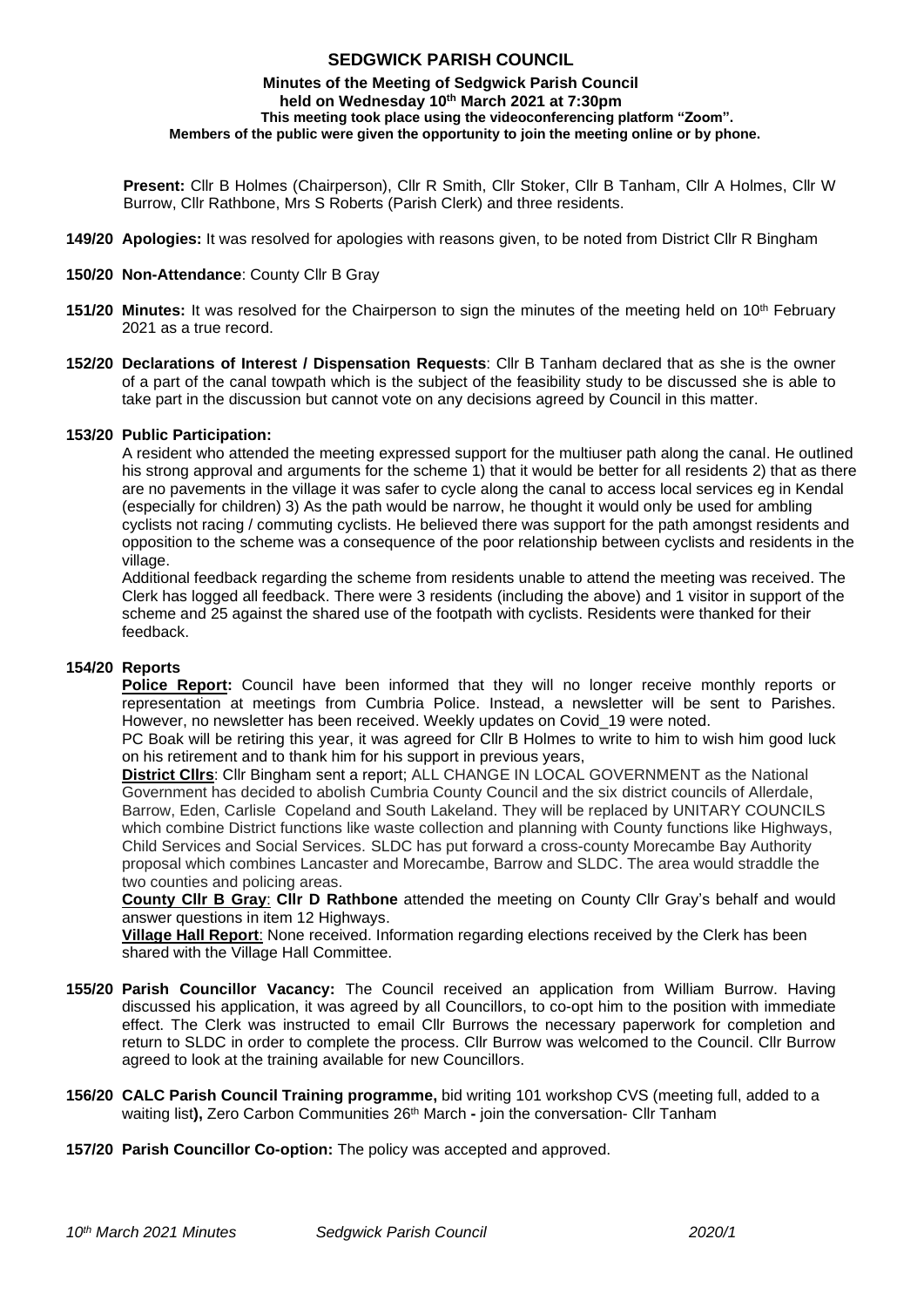**158/20 Parish Council Elections May 2021:** The Parish Clerk attended a remote meeting with the Election Officer which outlined the procedure for the Parish Council Elections in May. We will receive an Election "bundle" which will include relevant documents to be displayed on the website, Councillors who wished to stand again are invited to inform the clerk and will need to complete paperwork so the process can begin.

## **159/20 Planning**:

SL/2020/0874 16 Hill Close - Council had emailed B Fettis regarding anomalies in the amended plans but have received no response. Cllr Rathbone informed council it had been approved. SL/2020/0973 Raines Hall Farm – laying of concrete - Granted

**160/20 Sedgwick Parish Council COVID 19** – Cllr B Holmes reported the update of the website with lockdown information. **Sedgwick Neighbours and Friends Resilience Group.** This group remains in operation and will continue to support residents as the second wave continues in the area. **Correspondence**: SLDC 11<sup>th</sup> Feb Infections falling but we must stay the course says Director of Public Health. SLDC plan for recovery and renewal agreed, CALC- reopening road map announcement. 25<sup>th</sup> Feb More Covid Lateral Tests Centres open. SLAS Covid19 information, LRF- NHS Staff ask public to keep going in fight against Covid

## **161/20 Highways/Footpaths**

- 1. The Highways report was presented by Cllr A Holmes. All faults are logged and can be found on the CCC highways website, but some which have been labelled as "completed" are clearly not. The Clerk had queried these and they are being investigated.
- 2. Open highways issues
	- a. Work due on Back Lane work to improve pedestrian safety– update from V Upton funding would be available in April
	- b. Work due on safety improvements at Carex Crossroads– awaiting update from V Upton
	- c. Work due on Aqueduct signage update from V Upton funding would be available in April
	- d. Other unresolved open issues (pavements, potholes) awaiting update from V Upton
	- e. Verges reported on Back Lane awaiting update from V Upton
	- f. Request for 20 plenty Signage passed to V Upton update from Cllr Rathbone, he would ask County Cllr Gray to officially write to highways requesting to have a speed test in the village, which the Parish Council all agreed to back.
	- g. Request for litter bin at Riverside requested from SLDC. The new Grit bin needs reporting as it has not been installed correctly and the grit was unusable.

It was agreed to provide Cllr Rathbone with a summary of outstanding issues for the attention of Victoria Upton.

- 3. Safer Roads and Footpaths Initiative/funding update from Cllr Rathbone saying he would look into this matter. The Clerk would re-send the email requesting our involvement in the scheme to create safer cycling and walking routes into Kendal.
- 4. Community Speed Watch Group update from Cllr B Tanham. PC Jackson will visit the village when restrictions are lifted to establish safe sites to use the speed gun. Six Volunteers are required and training will be given. The Council will advertise on the website/newsletter for volunteers when the scheme is given the go ahead.
- 5. The Ask Kevin Encourage Highways Enquires Website and hotline 0300 303 2992 was noted.
- 6. Electric Vehicle Charge Point Scheme not feasible as the village has no public car park.
- 7. A resident has requested that a pedestrian lane is created between Sedgwick and Crosscrake School and Church to encourage walking and reduce use by cars. This would be a cross Parish initiative and would be discussed at the next meeting but in the meantime the Clerk would contact the Headmistress at Crosscrake School regarding the issue. Cllr A Holmes will research other similar schemes.

## **162/20 Playground /Millennium Field**

- 1. Monthly Safety Report: Cllr Stoker reported the playground hand sanitizers have been replaced, bin emptied, equipment checked over and all is ok. David Willacy has the wood to repair the tree house slide and a quotation for the work will be discussed under Item 165/20.
- 2. Update on COVID-19 lockdown re-opening of adult gym equipment will be allowed on 29<sup>th</sup> March 2021
- 3. Grass Cuttings Compost update Cllr Stoker has arranged for the cuttings to be removed and then he and Cllr Tanham will begin turning future grass cuttings into compost for use by residents.
- 4. Continental Grass Cutting Contract for 2021 accepted and agreed at the same price as 2020.
- 5. Clerk to request an SLDC litter bin by the Millennium Field.

## **163/20 Canal Wildlife Area Report**

- a) Monthly safety report is displayed on the website.
- b) Felling of ash trees has been completed by the contractor and invoice received. District Cllr Harvey has agreed to contribute £450 to this project from his Locality Budget. Cllr B Holmes agreed to write and thank him for this much need donation.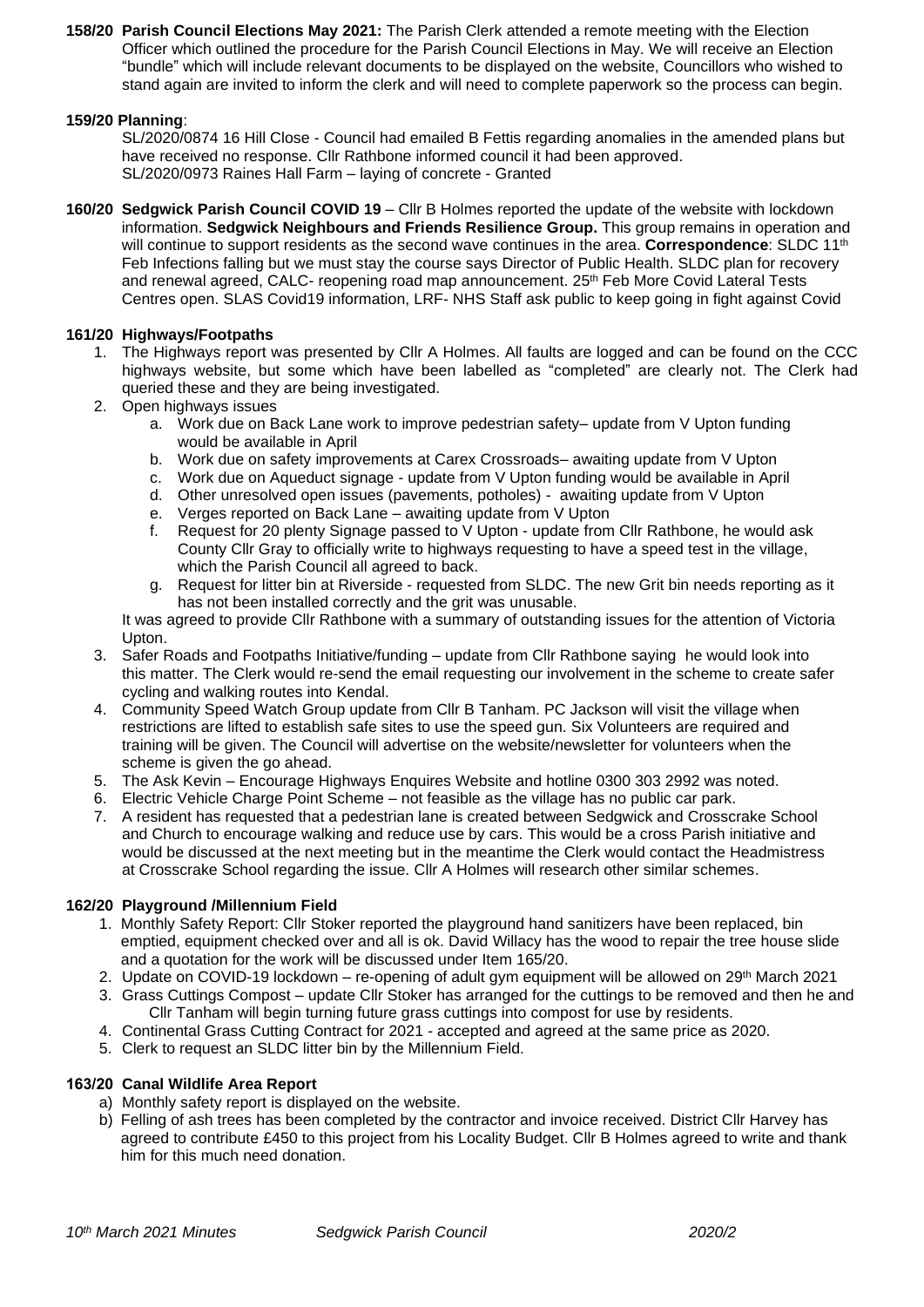- c) Canal Wildlife Area Management Plan updated to include current felling work and amend annual review date to September to coincide with the best time to assess Ash Die Back Disease.
- d) Cyclists using the Canal Path Council has received a complaint from a resident living adjacent to the canal, that on multiple occasions, cyclists have used his garden and drive to access the road from the footpath along the canal. When stopped one cyclist was abusive towards the resident.
- e) LCRP issues see canal report
- i) Summary of LCRP interim canal user survey for the Stainton/Hincaster/Sedgwick NHLF project.
- ii) First Furlong and Stainton-Hincaster Cycle Path update<br>iii) Repair to the Towpath over the aqueduct Carrie House
- Repair to the Towpath over the aqueduct Carrie House having difficulties in accessing the site

iv) Kendal to Lancaster Towpath Trail NLHF Project Steering Group - Wednesday 24<sup>th</sup> February 2021 report from Cllrs Holmes and Tanham. There has been no progress in repairs to the aqueduct path, installation of a safety handrail on the aqueduct or in the wild flower planting project. Details about the proposed signage at Hill Bridge and the Aqueduct were shared. (see report) C.House has asked for a volunteer to monitor the Aqueduct on behalf of the LCT - Cllr Tanham was appointed as the Council's representative. The clerk will notify NHLF.

- f) Kendal to Lancaster Canal Cycle Path; Feasibility Study– Council received a report regarding the consultation meeting with 2020 Consultancy and Richard Franks. Councillors attending had expressed disappointment that previous agreements to bypass the narrow section of towpath through Sedgwick by rerouting the cycle path along the existing cycle path by the river had not been adhered to. Resident concerns regarding the unsuitability of the section for shared use were explained together with their concerns over traffic and parking, loss of the verges when the path was widened and a potential conflict in use. As landowners, we also raised concerns over changes in liability and plans for maintenance. Information was shared by RF about cyclist calming measures such as chicanes and barriers which would hopefully deter commuter, fast cyclists and those wishing to use the path as a route from A to B. They believed cyclists would dismount at pinch points to give way to pedestrians. There were no details available regarding the planned design including width, surface or how the steep drop onto the half mile road diversion over the A590 would be made accessible. There is currently no funding and all 14 landowners along the section would have to give permission for the scheme to go ahead as there were no plans or funding to make compulsory purchases.
- g) Council acknowledged resident feedback received in response to information in the Spring Newsletter including those represented in item 153/20. Cllr Burrow expressed the hope that the feasibility study would accept the problems caused by narrow embankment and landscape leading to the bypass and find a compromise solution. The Clerk will continue to collate resident feedback responses and the matter will be discussed at the Annual Parish Meeting, but Council agreed that until detailed and funded proposals are in place and adjacent landowners have agreed, a more formal consultation with residents is not appropriate. Council will continue to share with resident's relevant information received and will continue to fully support the NHLF initiatives not relating to the creation of the cycle path. (Cllr Tanham did not vote - see item 152/20)
- h) Nature Recovery Event 25<sup>th</sup> February at 7 pm report from Cllrs Holmes and Cllr Tanham- presentation slides were received and shared. Council have expressed interest in registering the Canal Wildlife Area and Millennium Field in the strategic nature plan and will continue to support Darker Skies Cumbria.

*Cllr Rathbone left the meeting and was thanked for his attendance.*

## **164/20 Website**

The website report was received. The website has been updated and Cllr B Holmes has begun to add information supplied by Janet Thompson, a previous Chairman, who has sadly left the village. Pages regarding the restoration of the canal by residents since 1980 has been added. Pages detailing the history of the village, gunpowder works and canal have also been added. The Co-option Policy and CMP will be added to the website now that they have been approved.

#### **165/20 Finance**

- a) No bank statement received Bank Balance as of 30 January 2021 Current a/c £9,657.18 & Reserve £10,039.15
- b) Payments received –– SLDC T Harvey Funds £450 and VAT reclaim £258.40
- c) Payments Approved Clerk salary/expenses £1,576.61, Printing Plus Newsletters £119.82, Mr J Park Contractors £4,260.00, ICO DD £35. Aztec signs – tree plaque £26.40, D Willacy & sons -repair to tree slide £108.00 and Treescapes Consultancy Ltd- woodland report & Felling Licence £292.32

d) Accounts reported on 13<sup>th</sup> January 2021, and cleared the bank account – No Bank Statement so this was deferred.

e) It was agreed to appoint Mr Blenkarn, as auditor for the 2020-21 financial accounts.